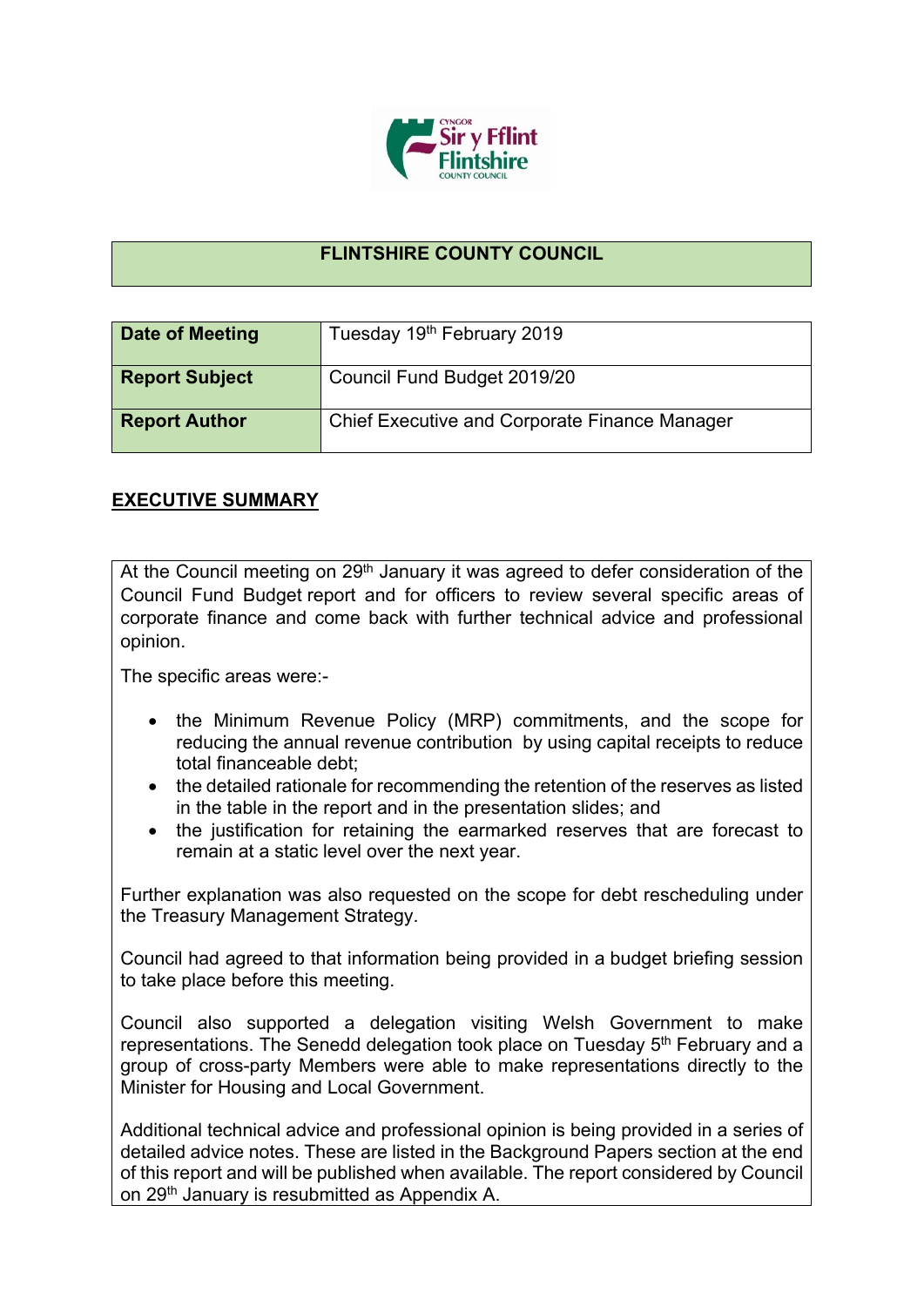| <b>RECOMMENDATIONS</b> |  |
|------------------------|--|
|------------------------|--|

|               | That following the delegation visit to Welsh Government the Council is<br>advised that there has been no indication by Welsh Government of any<br>intent to adjust the Settlement for 2019/20. Council should either note and<br>accept this outcome or advise on making a further formal request to Welsh<br>Government for assistance. |
|---------------|------------------------------------------------------------------------------------------------------------------------------------------------------------------------------------------------------------------------------------------------------------------------------------------------------------------------------------------|
| $\mathcal{P}$ | That following the holding of a further budget briefing, and the receipt of the<br>additional technical advice and professional opinion provided, the Council<br>now receives and considers the recommendations of Cabinet for balancing<br>the budget for 2019/20.                                                                      |

## **REPORT DETAILS**

| 1.00 | <b>EXPLAINING THE CURRENT POSITION - BALANCING THE BUDGET</b><br><b>FOR 2019/20</b>                                                                                                                                                                                                                                                                                                                                                                                                                                                                                                                                                                                                                                                                                                                                                                                                                                                                                                                                                                                                                             |
|------|-----------------------------------------------------------------------------------------------------------------------------------------------------------------------------------------------------------------------------------------------------------------------------------------------------------------------------------------------------------------------------------------------------------------------------------------------------------------------------------------------------------------------------------------------------------------------------------------------------------------------------------------------------------------------------------------------------------------------------------------------------------------------------------------------------------------------------------------------------------------------------------------------------------------------------------------------------------------------------------------------------------------------------------------------------------------------------------------------------------------|
| 1.01 | Cabinet received a report on the Council Fund Budget 2019/20 - Third and<br>Closing Stage at its meeting on 22 January. This report is attached as<br>Appendix A.                                                                                                                                                                                                                                                                                                                                                                                                                                                                                                                                                                                                                                                                                                                                                                                                                                                                                                                                               |
|      | <b>Resolutions from Cabinet:</b>                                                                                                                                                                                                                                                                                                                                                                                                                                                                                                                                                                                                                                                                                                                                                                                                                                                                                                                                                                                                                                                                                |
|      | (1) Cabinet note the updated budget forecast position as the basis for setting<br>a legal and balanced budget for 2019/20;<br>(2) Cabinet advise Council that in the absence of an improvement in the<br>Local Government Settlement by Welsh Government then the Council will<br>have to rely on a Council Tax rise in the region of 8.5% to meet its own<br>expenditure requirements for 2019/20 (excluding the increase in the Levy of<br>the North Wales Fire and Rescue Authority);<br>(3) Cabinet invite Council to engage with Welsh Government - through a<br>cross-party delegation - for an improved Local Government Settlement, in<br>order to suppress Council Tax rises in Flintshire and across Wales, by<br>specifically increasing recurring funding for schools and children's services;<br>and<br>(4) Officers provide information on those non-mandatory services where<br>Council could review its policies and funding commitments. The information<br>to include financial values (to the Council Tax payer) and the risks<br>associated with making any changes to current commitments. |
| 1.02 | The previous report to Council, which is attached, covers the budget position<br>in full.                                                                                                                                                                                                                                                                                                                                                                                                                                                                                                                                                                                                                                                                                                                                                                                                                                                                                                                                                                                                                       |
| 1.03 | Final confirmation of the precepts set by Town and Community Councils<br>have now been received and the average increase for a Band D property is<br>2.13%. Confirmation of the Police and Crime Commissioner increase has<br>been confirmed as 7.74%. Setting a Council Tax Band D charge at an<br>overall increase of 8.9% (including the increase of 0.5% for North Wales<br>Fire and Rescue Authority levy) the overall increase in Council Tax would<br>be 8.49%.                                                                                                                                                                                                                                                                                                                                                                                                                                                                                                                                                                                                                                          |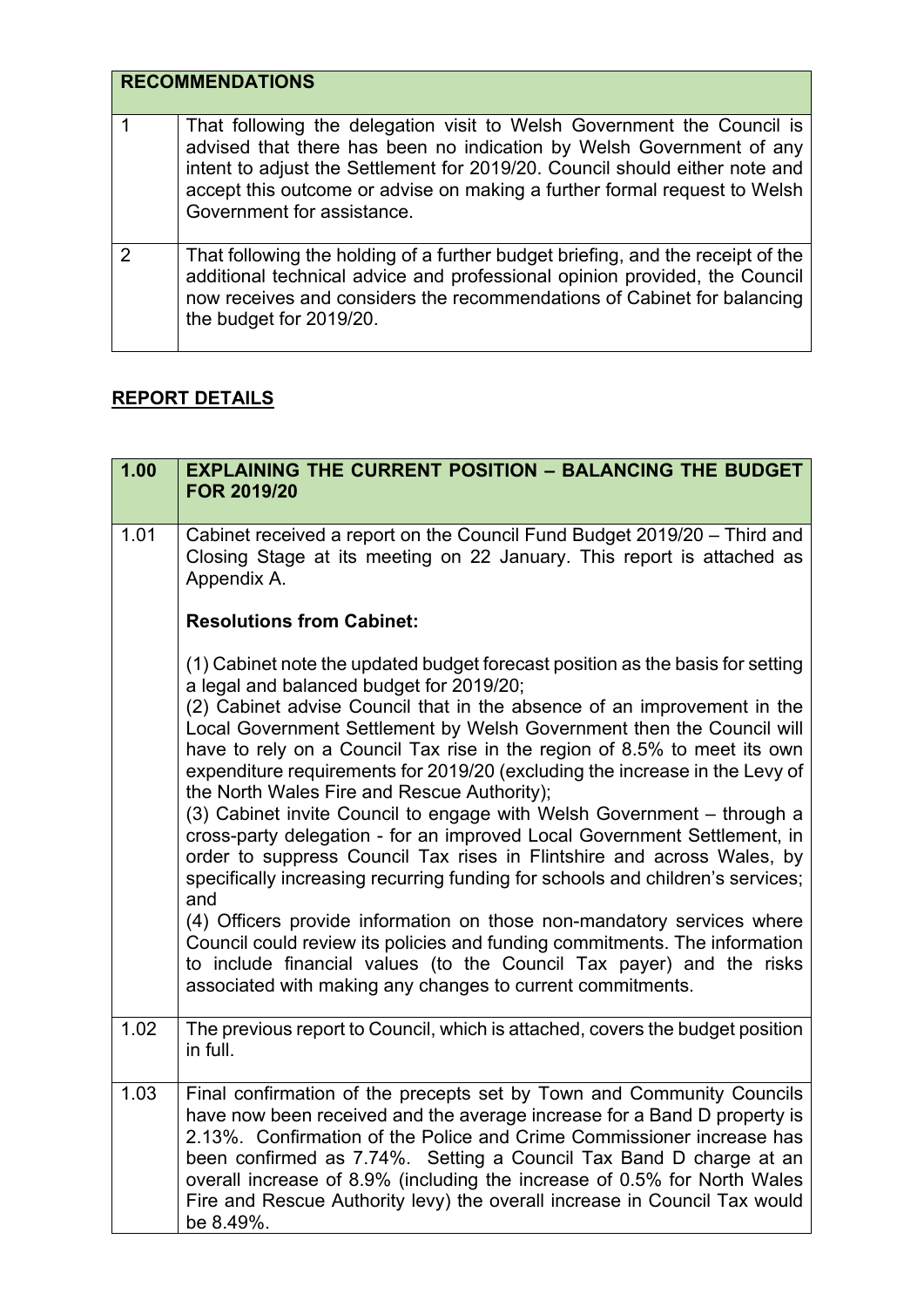| 1.04 | The Senedd delegation took place on Tuesday 5 <sup>th</sup> February, with 27<br>Flintshire Members and the Chair of Anglesey County Council, Councillor<br>Dylan Rees participating. The delegation met the two Flintshire Assembly<br>Members and a group of cross-party Members made representations<br>directly to the Minister for Housing and Local Government, Julie James AM. |
|------|---------------------------------------------------------------------------------------------------------------------------------------------------------------------------------------------------------------------------------------------------------------------------------------------------------------------------------------------------------------------------------------|
| 1.05 | There has been no indication by Welsh Government of any intent to adjust<br>the Settlement for 2019/20. Council should either note and accept this<br>outcome or advise on making a further formal request to Welsh Government<br>for assistance.                                                                                                                                     |

| 2.00 | <b>RESOURCE IMPLICATIONS</b>                                                       |
|------|------------------------------------------------------------------------------------|
| 2.01 | As contained within the report to Cabinet of 22 January 2019 which is<br>attached. |

| 3.00 | <b>CONSULTATIONS REQUIRED / CARRIED OUT</b>                                        |
|------|------------------------------------------------------------------------------------|
| 3.01 | As contained within the report to Cabinet of 22 January 2019 which is<br>attached. |

| 4.00 | <b>RISK MANAGEMENT</b>                                                             |
|------|------------------------------------------------------------------------------------|
| 4.01 | As contained within the report to Cabinet of 22 January 2019 which is<br>attached. |

| 5.00 | <b>APPENDICES</b>                                                                                                                        |
|------|------------------------------------------------------------------------------------------------------------------------------------------|
| 5.01 | Appendix A - Council Report 29 January 2019 and Cabinet Report 22<br>January 2019.<br>Appendix B - Council Presentation 29 January 2019. |

| 6.00 | <b>LIST OF ACCESSIBLE BACKGROUND DOCUMENTS</b>                                                                                                                                                                                                                                                                                                                                          |
|------|-----------------------------------------------------------------------------------------------------------------------------------------------------------------------------------------------------------------------------------------------------------------------------------------------------------------------------------------------------------------------------------------|
| 6.01 | As included in the Cabinet Report 22 January 2019<br>Additional technical notes available:<br>Capital Receipts and Minimum Revenue Provision (MRP)<br>Treasury Management (Debt Rescheduling and Cash flow)<br>Un earmarked Reserves - Prudent Level<br><b>Earmarked Reserves</b><br><b>Contact Officer: Colin Everett, Chief Executive</b><br>Gary Ferguson, Corporate Finance Manager |